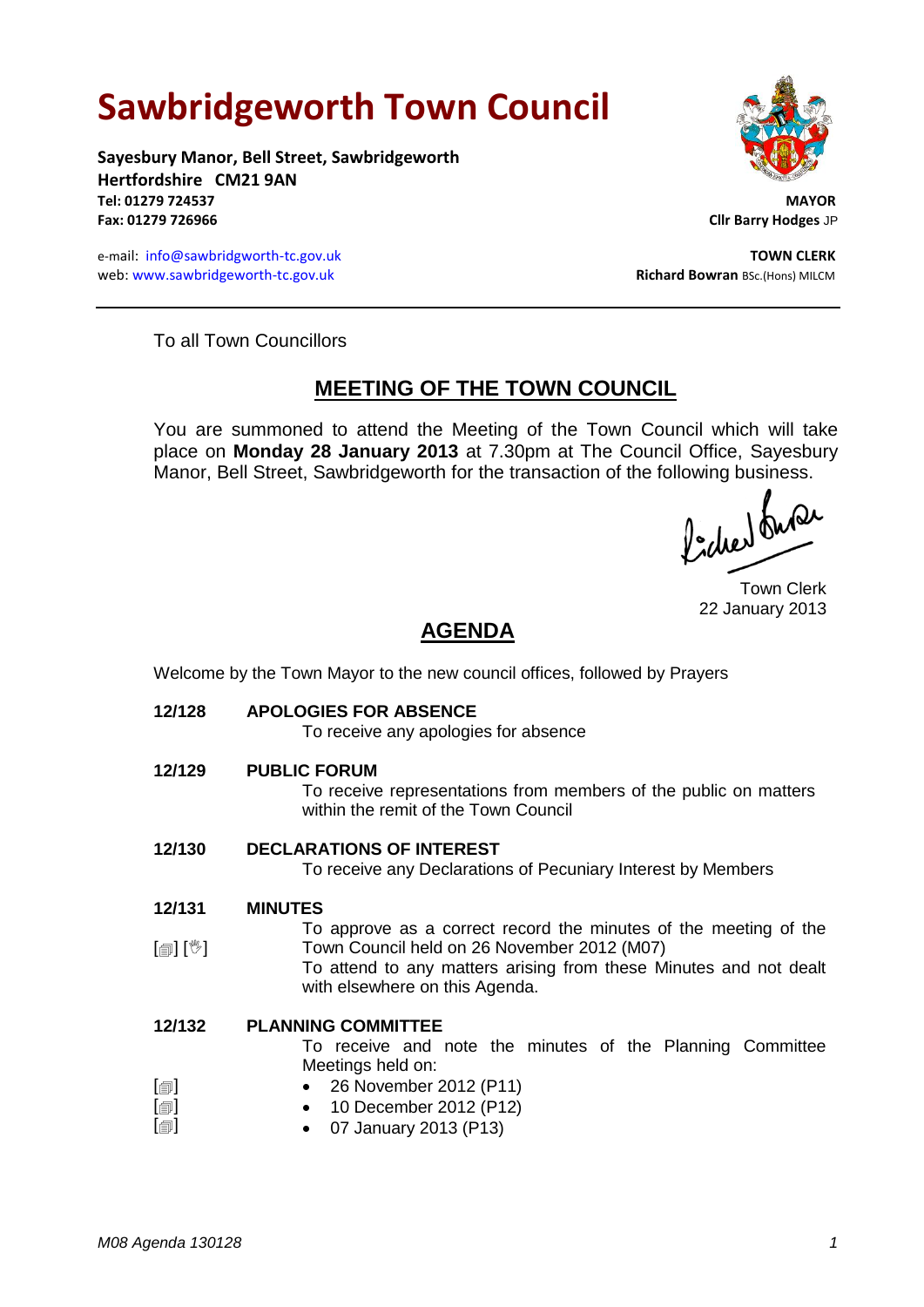#### **12/133 FINANCE & POLICY COMMITTEE**

To receive and note the minutes of the Finance & Policy Committee Meeting held on:

#### $\blacksquare$ • 10 December 2012 (F03)

To consider the Recommendations made concerning staff reviews

To consider the Recommendations made concerning a Budget for 2013-14

### **12/134 MAYOR'S CORRESPONDENCE/COMMUNICATIONS**

To receive Mayor's appointments and communications

### **12/135 REPRESENTATIVES REPORTS**

To receive representatives reports from:

- County Councillor
- District Councillors
- **•** Hertfordshire Police
- Footpaths Officer
- Other Representatives

#### **12/136 CLERK'S REPORT**

- Sayesbury Manor and The Cottage
- Farmers Market
- Sawbobus
- Christmas Lights 2012

 $\Box$ 

• Bell Street car park trial "All About Sawbridgeworth"

### **12/137 CIVIC CENTRE**

- 1. To report on progress relating to the refurbishment and extensions to the premises at Sayesbury Manor and at The Cottage.
- 2. To consider a date for the Official Opening of the facility
- 3. To consider a date for an Open Day for members of the public.

### **12/138 CHRISTMAS LIGHTS 2012**

- 1. To report on the Christmas Lights and Street Fayre event held on Friday 30 November 2102
- 2. To report on the Lights of Love event held on Saturday 01 December 2012

#### **12/139 FARMERS MARKET**

- 1. To report on the Farmers Market on Sunday 18 December 2012.
- 2. To consider the frequency of markets from the beginning of the next financial year.

#### **12/140 GRANT REQUESTS**

- To consider grant requests made by the following:
	- 1. Sawbridgeworth Memorial Hall
- 2. Mayor's War Memorial Fund
	- 3. East Herts Citizens Advice Service

### **12/141 COMMUNITY TRANSPORT**

To consider the expansion of the Sawbridgeworth Community Transport scheme.

 $\Box$